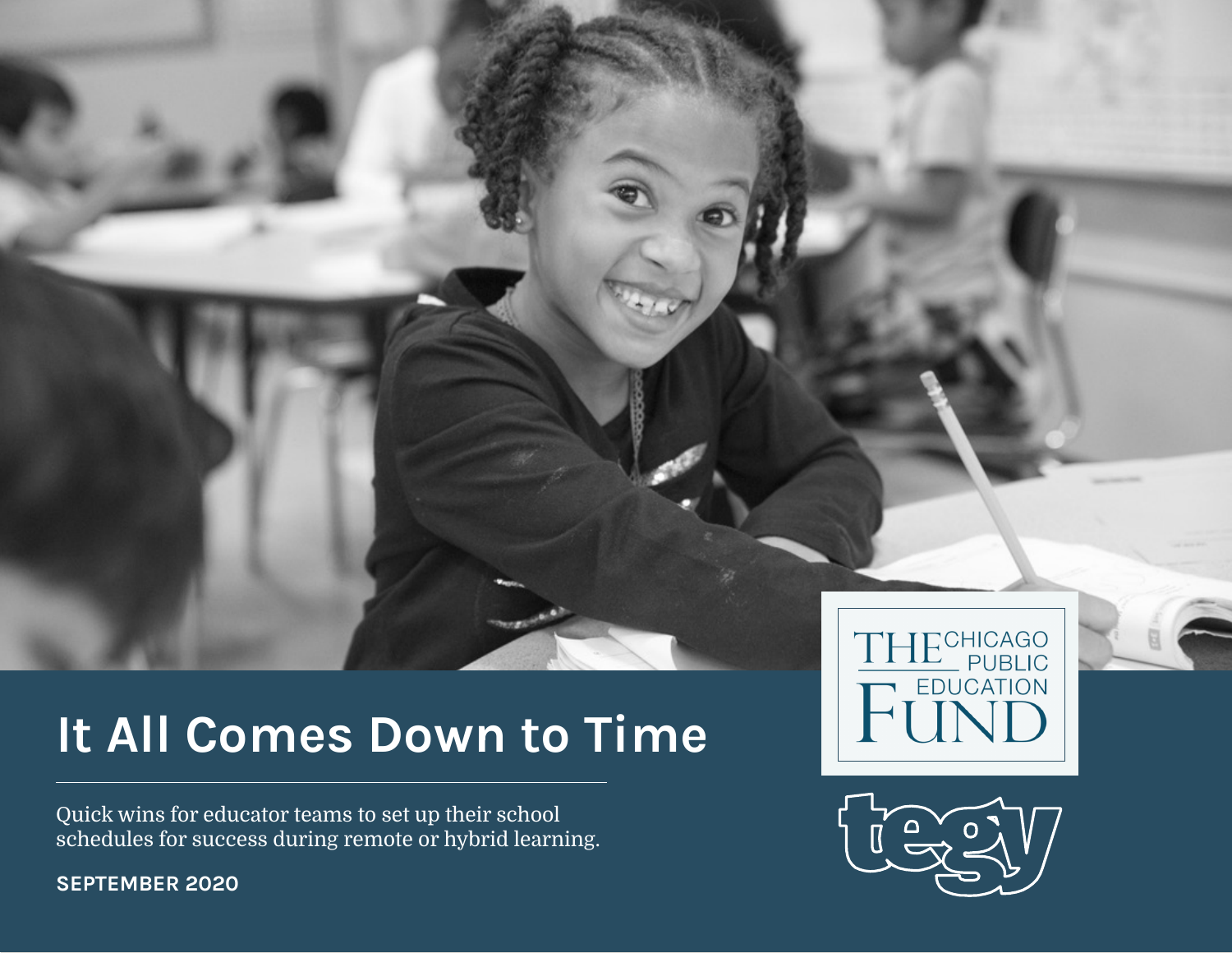How can a **school schedule** meet the needs of students, teachers and families—especially through **remote or hybrid learning**?

In the face of COVID-19, we know that principals and their teacher teams need common time to reflect on what is (or isn't) working, deliver schoolwide professional development and give families reliable touchpoints to troubleshoot issues that might arise.

We also know that responding to that need is complicated. That's why The Chicago Public Education Fund (The Fund) is partnering with school design organization Tegy and Chicago Public Schools to help school teams design and refine their schedules. The strategies that emerged are immediately applicable for a home-based (remote) learning scenario.

In fact, we are sharing two ideas that may pack a big punch: a Collaboration Corridor at the start or end of the day (Smart Start or Finish Strong) and a Lunch-at-Once period for everyone in the school.

We hope this guide will help you identify strategies that will work best for your school and community.

### **How to use this guide:**

- Learn about two potential scheduling innovations and how other principals have successfully adopted them.
- Consider which of these strategies would support your school community.
- Collaborate with your team to execute next steps and implement this quick win.

| <b>REASONS TO</b><br><b>CONSIDER</b>                                          | <b>COLLABORATION</b><br><b>CORRIDOR</b>                                                                           | <b>LUNCH-</b><br><b>AT-ONCE</b>                                                                         |
|-------------------------------------------------------------------------------|-------------------------------------------------------------------------------------------------------------------|---------------------------------------------------------------------------------------------------------|
| <b>Bolster student</b><br>engagement and<br>participation.                    | Offers dedicated time<br>to contact students<br>or work with them on<br>executive<br>function skills.             | Provides student/<br>family support<br>teams a daily<br>collaboration point.                            |
| <b>Help teachers learn</b><br>from one another<br>to continuously<br>improve. | Gives educators<br>dedicated time<br>to learn from<br>colleagues, practice<br>and troubleshoot<br>tech platforms. | Gives teachers break<br>time - especially<br>important for<br>teachers who<br>double as parents!        |
| <b>Get parents and</b><br>caregivers the<br>support they need.                | <b>Offers families</b><br>designated time to<br>get help - especially<br>for resolving<br>tech issues.            | Gives families a daily<br>rhythm - especially<br>those with multiple<br>children in the<br>same school. |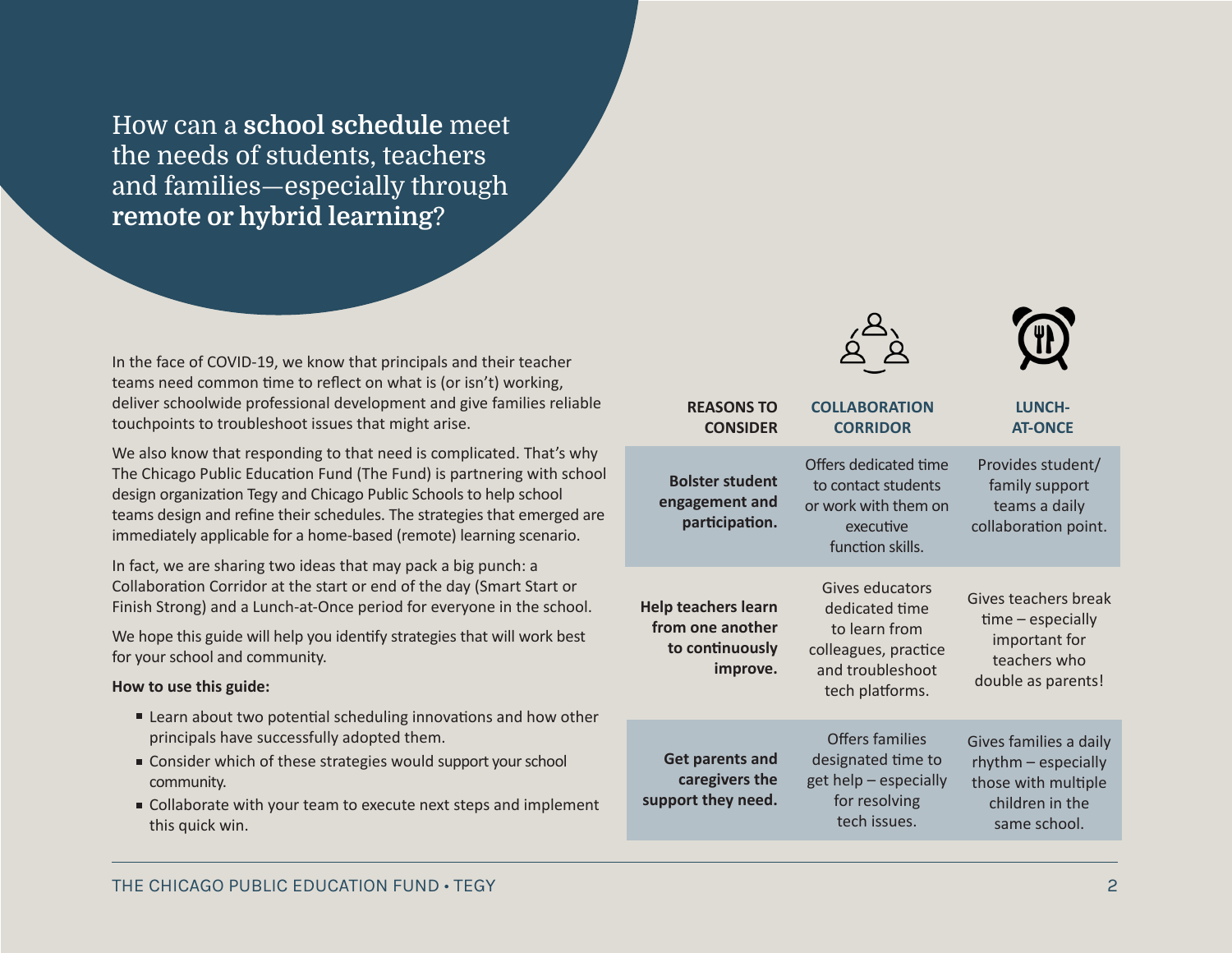## COLLABORATION CORRIDOR

### **WHAT IS IT?**

Collaboration Corridor is a daily block of common prep and planning time for teachers. During this corridor, students students could (or can) work independently or receive support from school staff. This is especially helpful for students who need executive function support to start or end the day well and for families with technology challenges.

**Smart Start** and **Finish Strong** are two options that can be implemented at different points in the day in a remote setting. Smart Start is held at the beginning of the day and works well in early-start schools. Finish Strong is especially useful for schools where teachers need time to debrief with each other, administrators, students or critical external partners at the end of the day.

### **HOW ARE PRINCIPALS USING COLLABORATION CORRIDOR?**

- ◆ Providing dedicated time for school teams to engage students and families to boost attendance.
- Supporting students to participate in wellness activities with staff. ✓
- Providing families with time to troubleshoot tech issues. ✓
- Giving principals time to reflect and learn with their teams through staffwide PD or meeting with individual teachers and teams.
- Ensuring all teams are certified to support English Learners and Diverse Learners so they can support as many students as possible during the year. ✓

### Start of



### **EFFECTIVE PRACTICE**

A Chicago elementary school with 540 students, 45 staff members and two homerooms per grade implemented a 60-minute Smart Start for the 2020-21 school year. This school team made the decision after hearing from families that starting school remotely at 7:45 a.m. would be hard (particularly for young learners). The team added a Collaboration Corridor in the first hour so that every teacher could use it for prep and office hours, and so that the team could support specific learners who needed help to log on and start the day successfully. Each content team provided a set of asynchronous enrichment activities to start the day.

**See [here](https://drive.google.com/file/d/1bBP2YXDAbcYUba9Pf8oLuMoBzjyd_j3G/view) for the full schedule.**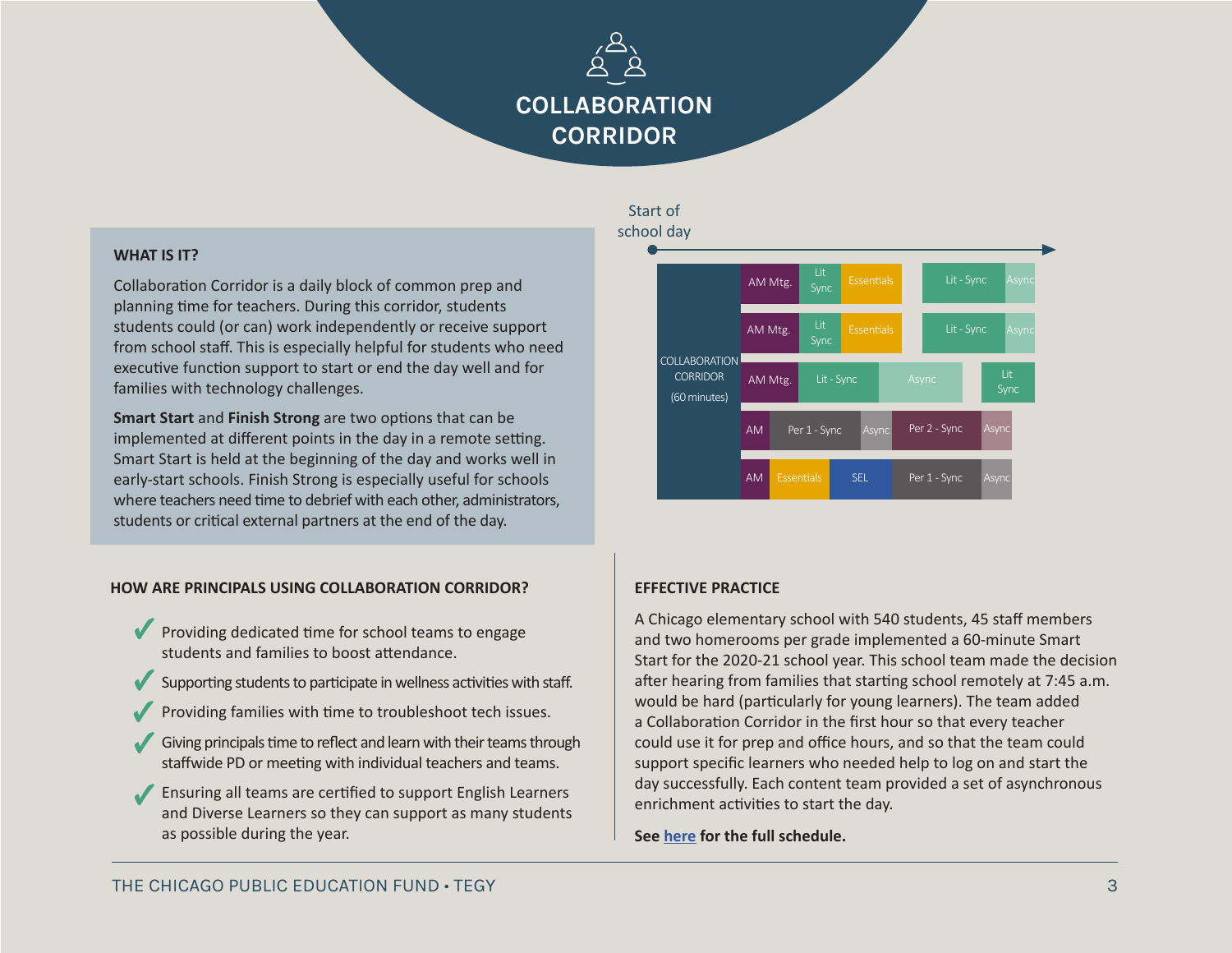# LUNCH-AT-ONCE

### **WHAT IS IT?**

Lunch-at-Once establishes an aligned lunch period within the school.

For teachers who have school-aged children, a common lunch time can create an easier schedule at home and a natural point to check in, reconnect and troubleshoot issues mid-day.

It also helps families with multiple children; it also creates a more synchronized daily rhythm that allows students to move from one location to another, if necessary, during the day.



### **HOW ARE PRINCIPALS USING LUNCH-AT-ONCE?**

- Giving students a synchronized daily break, especially ✓ important for families with multiple children in the school or for those who need to move locations throughout the day to accommodate work.
- ◆ Providing families time to check in, take a break together and troubleshoot issues.
- ◆ Promoting wellness and protecting staff time.

### **EFFECTIVE PRACTICE**

A Chicago elementary school with 340 students, 27 staff members and one to two homerooms per grade implemented a 45-minute Lunch-at-Once in their remote schedule for the 2020-21 school year. This principal is a working parent and reflected with their team on the critical lessons learned from the sudden pivot to remote in the spring. Recognizing the need to create a more human schedule for working families, this school team added a shared lunch across the school, which better supports students and caregivers.

**See [here](https://drive.google.com/file/d/1yuQ1--P2522sQIaN54z0noyhoCEntqqL/view?usp=sharing) for the full schedule.**